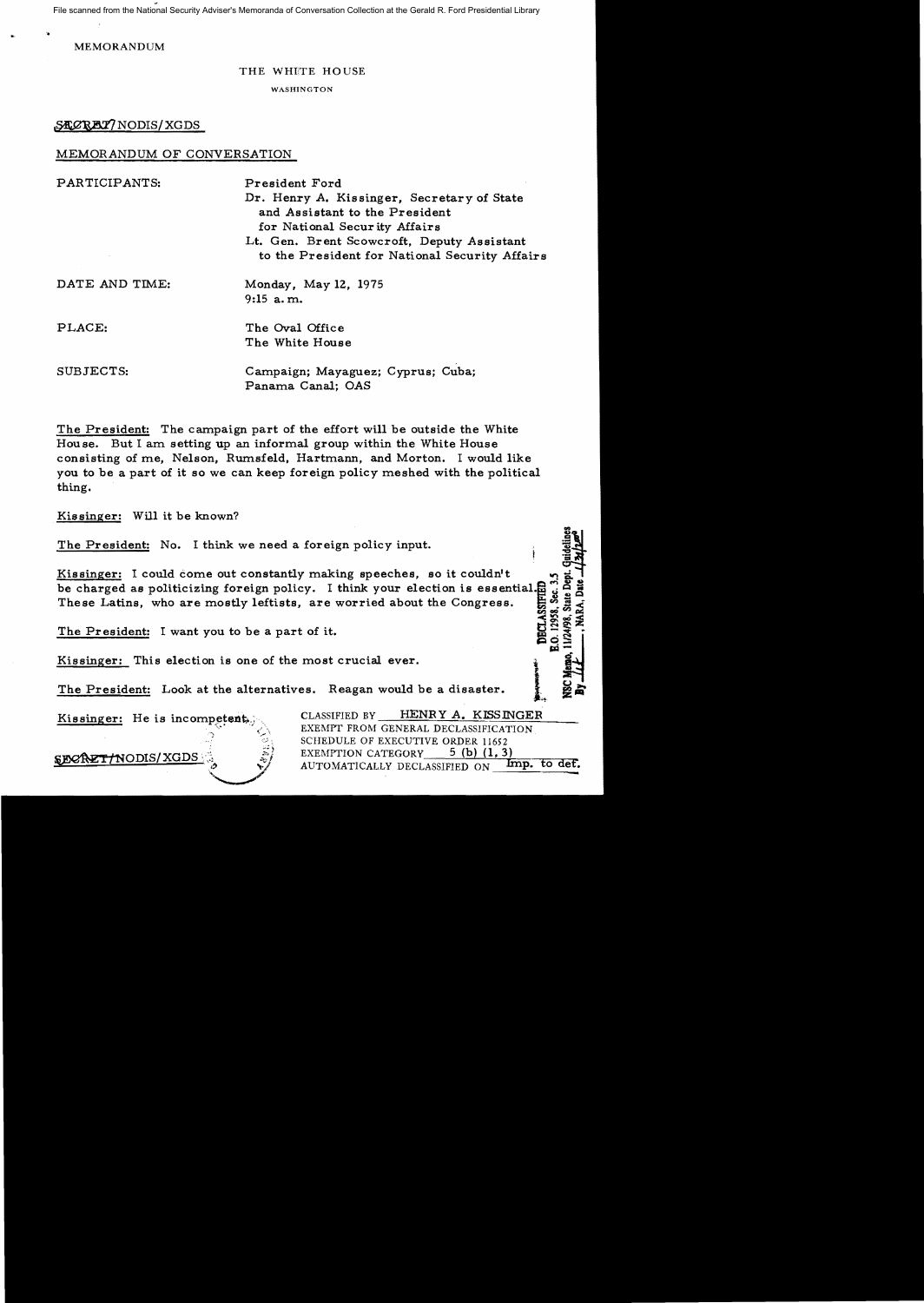# $$ECKET/NODIS/XGDS$  -2-

The President: Any Democrat from Kennedy on down WOuld he a disaster.

Kissinger: Especially the people they would bring in. Kennedy brought on most of our problems.

[Discussing his speeches - - General Scowcroft left for a bit]. 1

There is one controversial part on raw materials which I will settle with Seidman. There is no dispute on agriculture or energy. The issue is commodity agreements or trading rules. Treasury has agreed to discuss it. Enders is so overpowering that people agree but have second thoughts afterwards. Part of the problem is jurisdictional.

### The President: Probably 90% is.

Kissinger: Simon's problem is not substantive. I am not sure what Seidman.....

The President: Don't worry about him.

 $\sim$ 

Kissinger: The Cambodians have seized a U.S. ship 100 miles from their coast. It's a SEALAND ship, the Mayaguest. It's  $450$  feet, 10,000 tons.

We have no data on the gunboat -- There was no English-speaking person among the Cambodian boarding party. It was probably within the 12-mile limit, which we don't recognize. Our closest vessel is at Subic.

Kissinger: A U.S.-Soviet deal on the Middle East would be attacked by the Jews as a sellout to the Soviets.

Portugal is in part, our fault. The Soviets moved in after the revolt. We did nothing, because Nixon was on his last legs. After you came in, Chile had blown up and we were paralyzed.

I think it is better to have people snipping at detente than us returning to the Cold War and have the liberals move back to the left of us.

The Baltimore Sun now is saying we gave up on-site. That never came up and it wouldn't work. The SS-18 we maybe can get them to declare.

The President: How about the ship?

~/NODIS/XGDS

 $\mathcal{L}^{(1)}$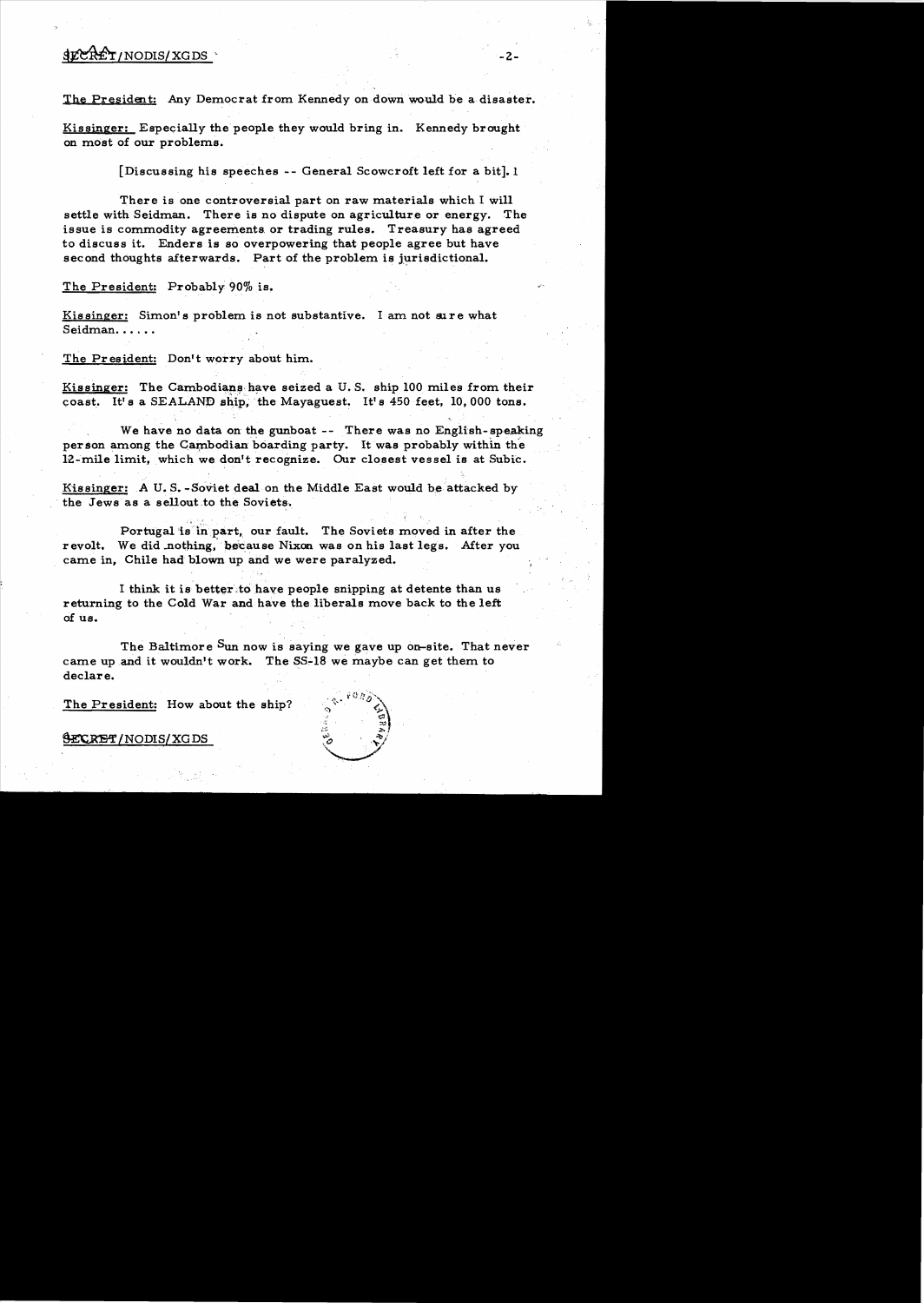## SECRET/NODIS/XGDS

## Scowcraft: [Described the situation].

Kissinger: We should send a staff note through the Chinese and see what options we have.

[Discussion of Cambodia, the Indochina force prohibition, and the War Powers Act.]

Kissinger: I think we need to show some movement on Turkey.

The President: I think we need to bring the top leadership down here. Can we talk specifically about our installations and what we will lose? I think we must lay it on the line, even if it leaks.

Kissinger: I agree. But we can't promise too much on the negotiation. Things may move. Makarios said he would settle for a bizonal solution and 30%. You should meet with the Greek and Turkish Prime Ministers [at NATO]. Maybe have a lunch or something. We can improvise that. But if your prestige gets too involved, the Greeks may think they can use you.

The President: I am willing to meet with the Turkish Ambassador and have a leadership meeting.

Kissinger: The alternatives would be lifting it, using a waiver, or lifting the prohibition on sales and credit.

The President: We could have the four leaders here first: Mansfield, Scott, Sparkman, Case. Give me some talking points. Set something up. [A meeting was set up for Mansfield from 6:00 to 7:00 Wednesday.]

<u>Kissinger:</u> On Panama there are two issues  $-$ - the duration of the treaty and the duration of the Canal defense arrangement. Defense will buy a 25-year treaty with a 50-year defense arrangement. The JCS may buy 40 years. If these negotiations fail, we will be beaten to death in every international forum and there will be riots all over Latin America. We maybe could work out the signing the end of this year. submit it to the Senate with the understanding there will be no action until '77, or not submit it. Panama could then ratify it first. If it collapses we will have massive problems. If you sign it you will also have massive problems.

### SECRETY NODIS/XGDS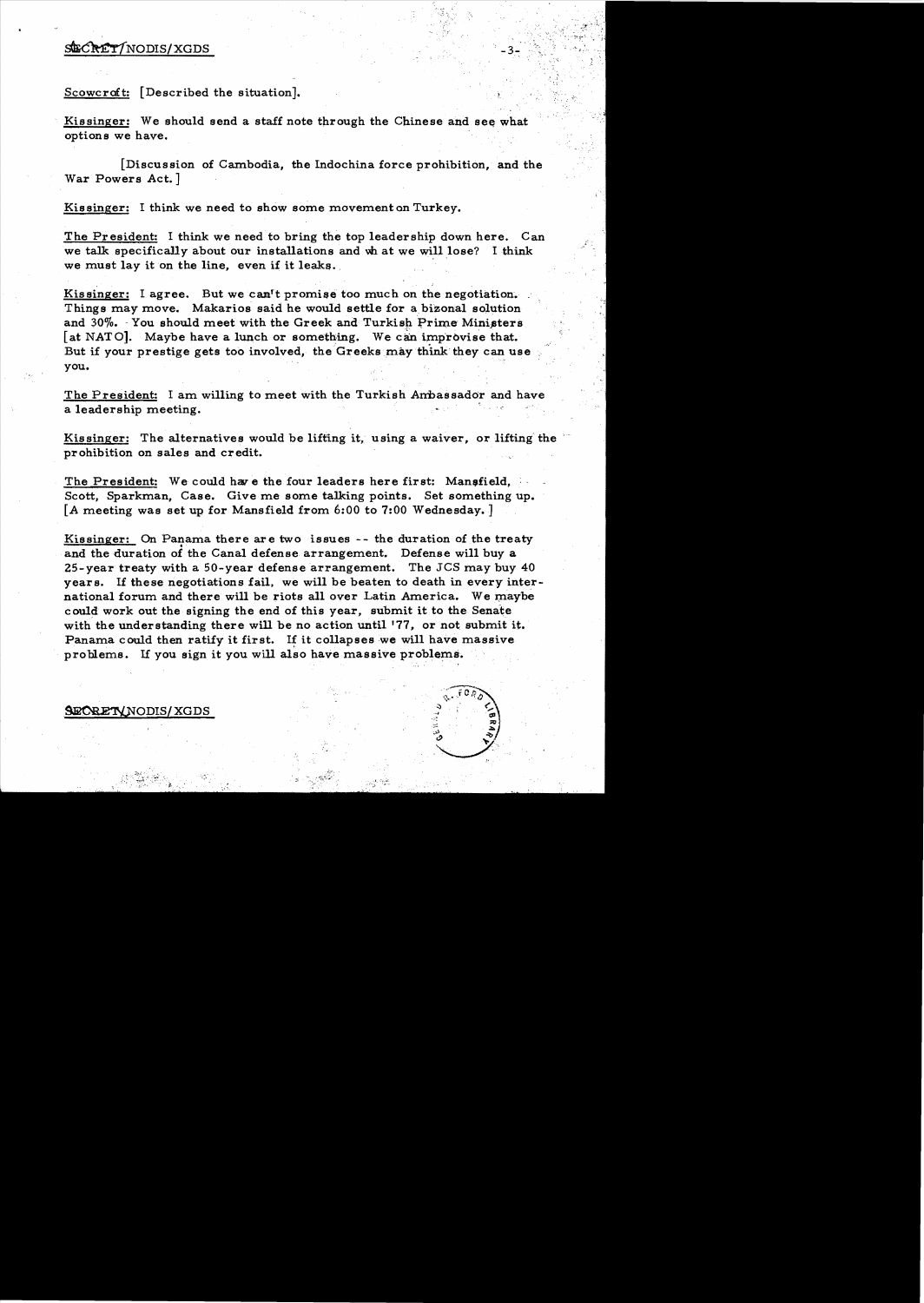# \$LORET/NODIS/XGDS

" " fII

The President: Will the Thurmonds and floods go crazy?

Kissinger: Yes. I think there are no terms they would accept.

TREEY NODIS/XGDS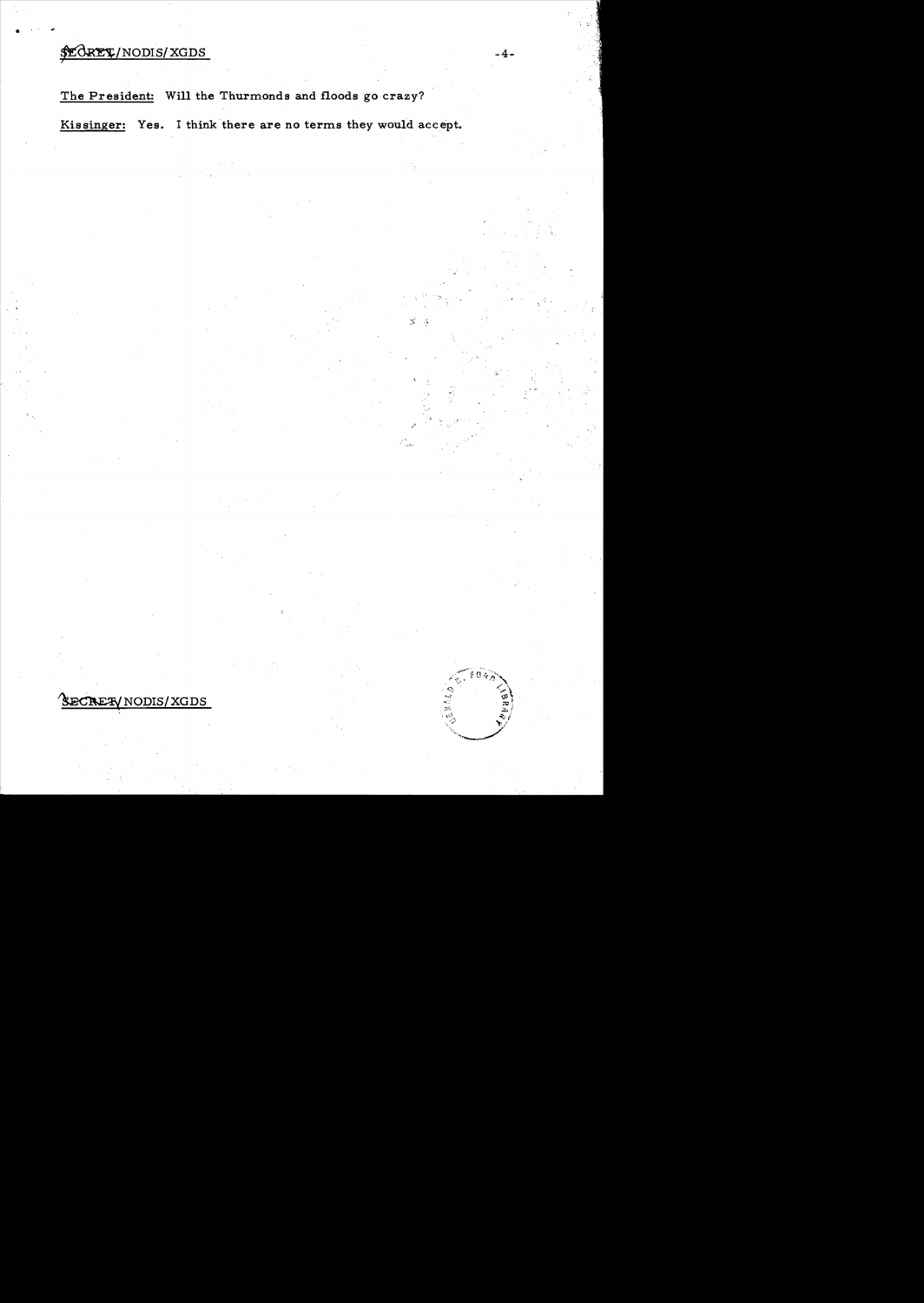contraint sous stat schuttet page  $P/K$  12 ling 25  $\sqrt{ }$ P This companying part of a export will be antiched WH. But I writing my empared group all in at it of my Whom, Ruspell, Hastman, Motor. Il We you F be put fut to we can help for phing mystel w/  $\frac{c}{\sqrt{1-\frac{c}{c}}}$ K Wird it be known? P. M. I think we need a Fl injust K I cando course not constantly to it couldn't be changed os politicizinFP. 9thish your electron is essential. These hatins, moth leptists, an univelation t'ing. P I won't you't be a part of it K This election is one of moternical even. Phrok at alternatives Acapa comedia devoter K Ale in incomplete P any Derne form Kimmely on low would bradonto. R Espe poplettre, meditain, in Kennedy boyst on mostofam prob. (Descursing his speeches - Ileftpa a lot) There is one contrained to put on run metinal which don't settle us/ Sudame. Un droperte are agenultie à energy Some is embit agreements or trading quels. Treas has agreed to change it. Enders is so camponing that jeople him 2 thats Oftrammede. Se lastifa podre es peristritamine.  $1/4 + 90/2 =$ K Siminis policie wit substantive. I with sure what <u> Seichmann.</u> P Don't vous armet him une singel a US stip avec mi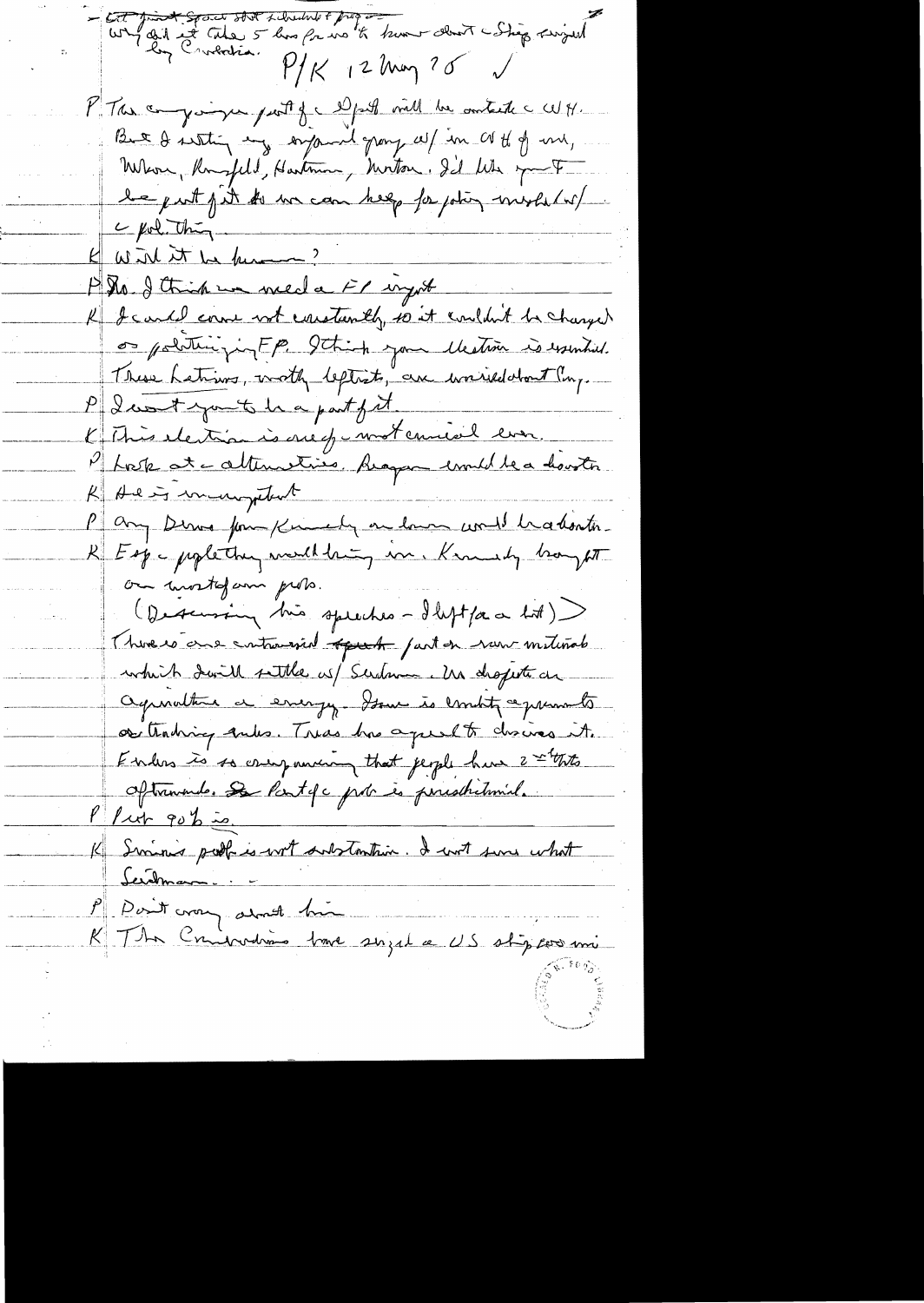Hour bien a Kie - Promochant volons. Siege court A & Mathe serve Dylo  $H^{\nu\lambda}$  (cm)  $460'$  10,000 / and SEALBND Strip MAYAQUEZ Sattatris Santyset no date ou gunderot gent car po no English speaking among boarding party. Purts, w/in 12 and time Closet uneles at Subic K aus-samded on ME andle un attached by Jame as a Sulmith Spr. Post is in part ann familt. The Snoo would in after c resolt. We did surthing became high avos si 6 un mere paralyzed. I think at better to have people nyjoing it detente than us returning to-collevar a have a lebrado mon buhte lystof ns. Balt Sun now surpring end good up on site may. That - Wenne come my & it wouldn't work, We working to thoughout count cell 17 419 as Min. The 18 though we Europhican get them to declare P Huncolnt c'stig? K We should send a stiff note on the climase and see what contempore of time as have. (Discovoir of Comersion, Induction face position For War parmes) K I this me week to show serve machinet on Turkey. P & thick we need a high top leadwarp down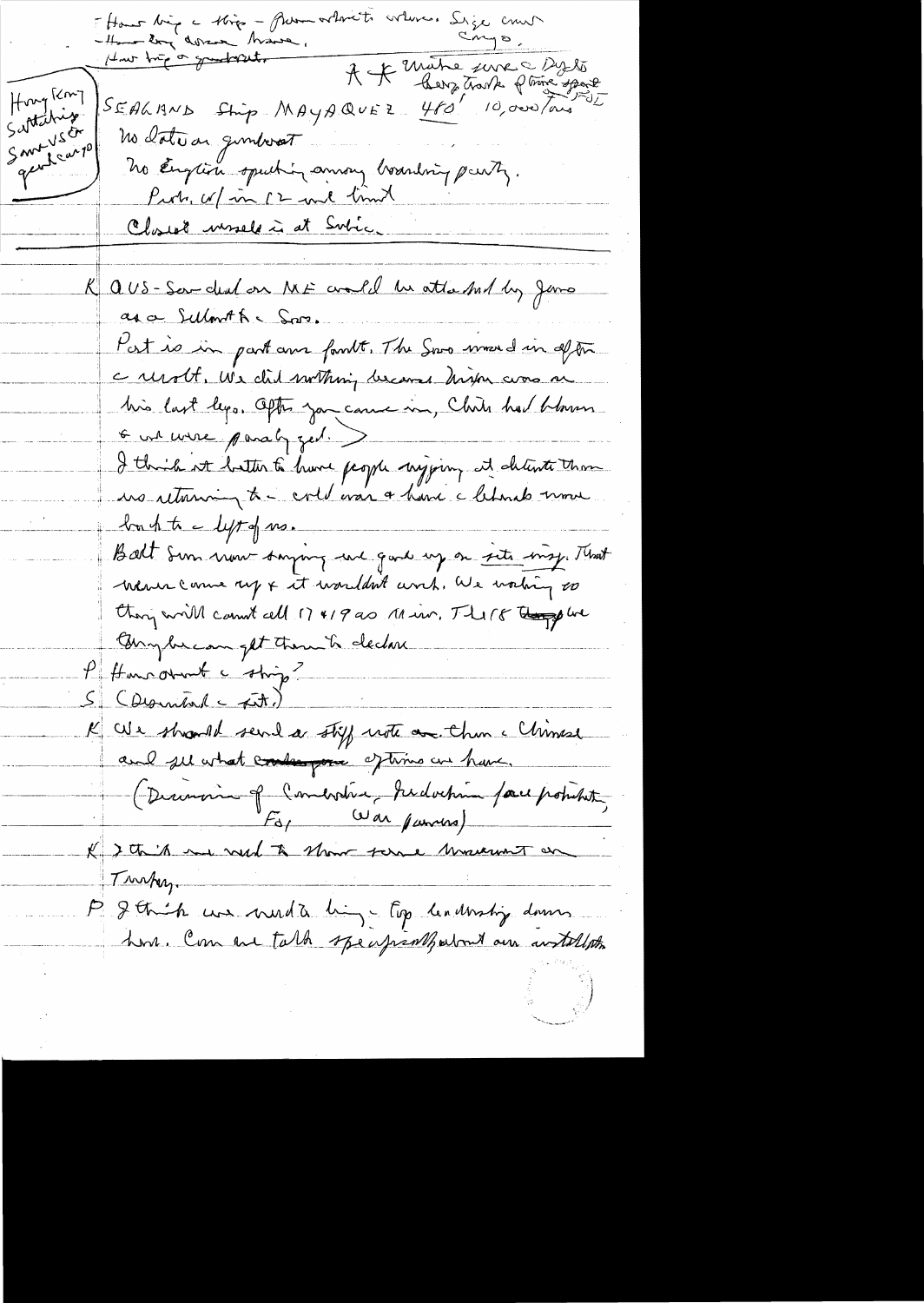$-6-7$  wed- transpared -wity don't what we will lose. I think we must buy it in a lime, even if it leaks. K dagere. But un court primisiter-mich on myst. Thing may move makaries said be would settle for ingare and solo. you should meet w (G+7 Pm. known a lumb a construir, cite can ringuisse that. If your publicing pets too enveloed, a creeks may think they com use you. P I smithing to next w/T and and hime leadership anty. K Alts month be hytoing it, using anises, a Afting probabitor on Sades credit. Deux monsieurs Scott, Sparking, Case, Give Ma rome Talking parts. Set something ung. (Seratore) K Pommer. Trois issues - Immatrix of trenty & duration B canal defense. Defense will by 25 ye teenth W/a 50 yi dy. Jes my ling 40 yrs. If these myst fart me will be beaton to death in every inte fame + restain hs. We grape conditions ant syming end of this year, submit to Charte us/ inlinitioning no action til 77 - os not so hint it. Parrows could their rating prost. If it collogers we will have nassine prob. It you sign it you will also offer have massive pole. Will Mumme b / Flored po crazy I Yes. I think there were one no terms they wondlacupt.